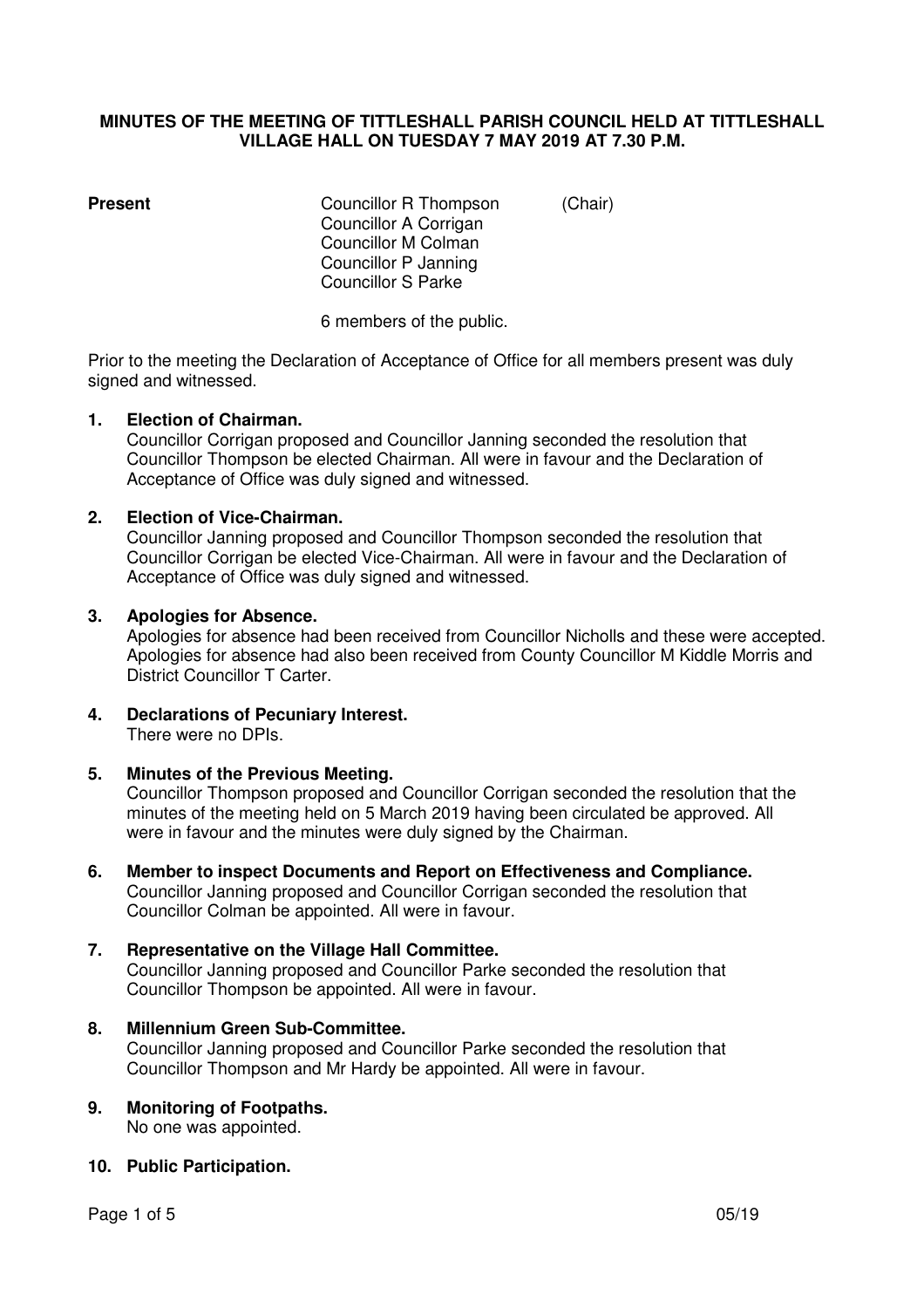## **10.1 County and District Councillor reports.**

The Clerk read out the following report from the County Councillor As discussed previously the Council formally changed from the Committee to the Cabinet system of governance at the Councils AGM held today. Additionally, the elected member who is leader of the Council and Chairman of the Cabinet will effectively become the Chief Executive/ Managing Director of the Council in place of the officer who held the post until last December.

 10 members have been included in the new Cabinet including the Leader and the Deputy Leader. All have portfolio responsibilities, the membership of the Cabinet and their responsibilities can be viewed on the Council website.

 A Cabinet Scrutiny committee (of 13 members plus 4 co-opted Church and Parent Governor representatives) has been introduced and this is to be Chaired by the Leader of the main opposition group, Cllr Steve Morphew. The role of the Scrutiny Committee will be to examine the decisions of the Cabinet and the delegated executive decisions of the individual Cabinet members.

 3 Select Committees (each of 13 members) have been formed which will develop policies within their own sphere and advise the Cabinet on such matters. They are the Corporate Select Committee, the Infrastructure and Development Select Committee and the People and Communities Select Committee. Other committees such as Planning Committee, Audit and Standards etc remain the same.

## **10.2 Public Participation.**

A representative from the PCC informed the meeting that there had been a meeting for the following week with the architect to draw up formal plans for improvements to the church. The plans will include toilets and a community space. Councillor Corrigan offered, as a retired architect, to attend the meeting and this was gratefully accepted by the PCC representative. There are to be events in June and then with the coordinator of the military choirs in October. Grant funding will be needed as it is a Grade 1 listed building. A letter of support would be requested in due course from the Parish Council. 5 different tree surgeons have all said that the trees at the entrance are diseased and need felling which will take place the following week. The wall will then be repaired and new gates fitted.

 Parishioners stated that there are potholes again on Heath Road and the hedge on the S bend on Heath Road needs cutting back. The parishioner said she would contact the landowner.

## **11. Matters to report.**

## **11.1 Website.**

There was nothing to report although the time for the meeting is incorrect.

## **11.2 Allotment Rent.**

A request had been received from the Allotment Holders to pay just the sum that is the rent for the land and the surplus would remain with the Allotment Holders and not in the Parish Council accounts. This was agreed.

## **11.3 Matters to report not covered by the agenda.**

There were no matters raised.

## **11.4 Millennium Green.**

The area had been rolled, new bark put down and the wire netting removed which now needs replacing. The area has been cut and further volunteer has come forward to assist with maintenance. The effectiveness of the rolling was queried but the Parish Council needed to spend the grant money. The RoSPA inspection will be done in June.

## **11.5 Annual Parish Meeting.**

This was poorly attended and more notice of the event is to be tried next year.

## **11.6 Emergency Plan.**

There is no leader for this at present and the new plan has been in place for a year and all coordinators within the village have been given the new plan.

## **12. Highways.**

 **12.1 Report on Matters raised at the last meeting.**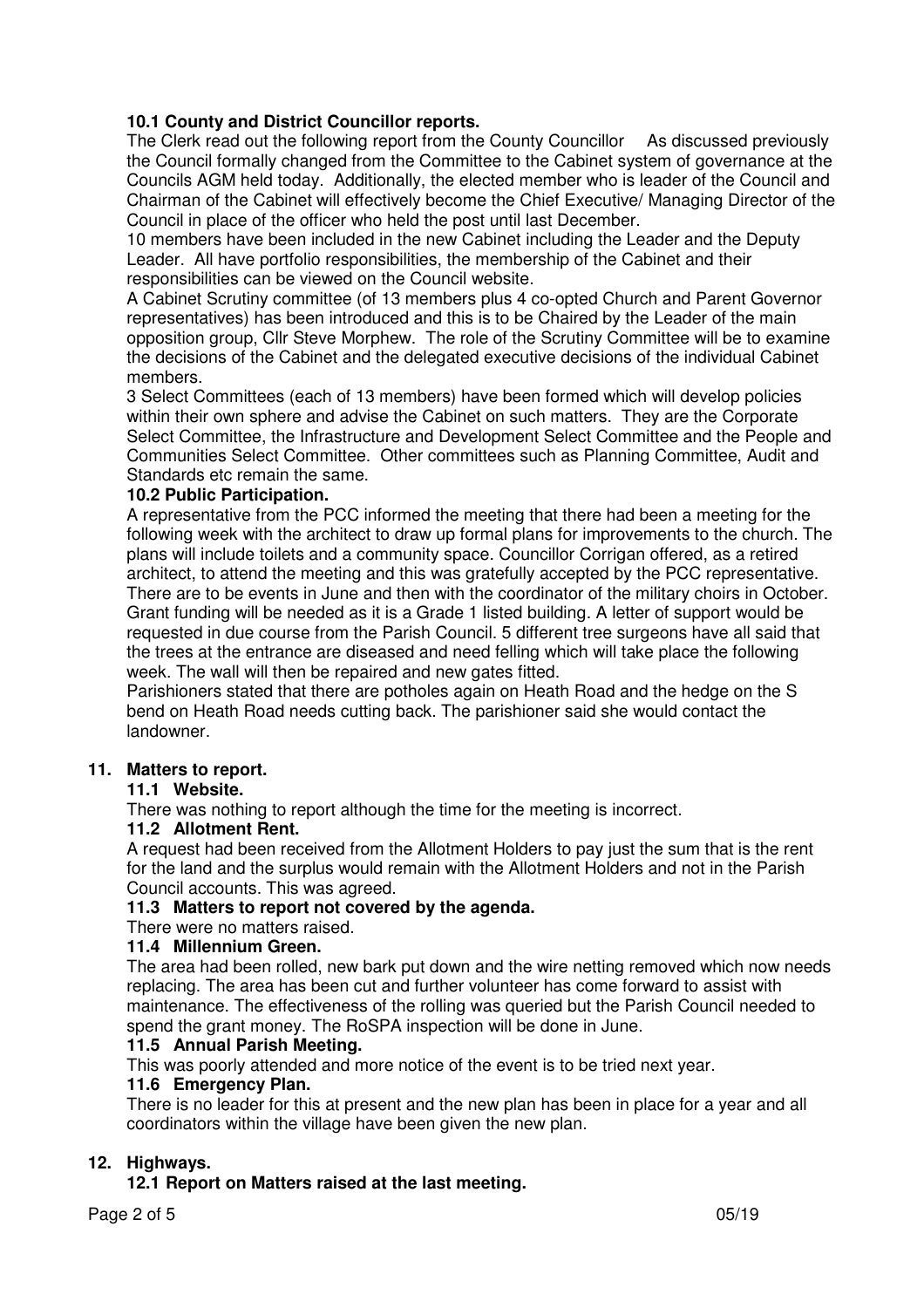The Clerk reported that he had reported the missing road junction sign on Litcham Road and Norfolk County Council had confirmed that it will be resolved. The finger post at Mill Road had been replaced.

## **12.2 New Problems.**

The finger post at the junction of Church Lane and Fakenham Road needs replacing and there is still a lot of shingle being washed down from drives onto footways and this will be highlighted in the Church and Village magazine.

## **12.3 Footpaths.**

Councillor Janning presented the following report which had been circulated to all Councillors and highlighted the major problem on FP1.

 FP2, the footpath from Church Lane to FP4 and onwards to Godwick Farm. This path has been sprayed. No levelling of the footpath for walkers therefore uneven and also less than the required width.

FP12. High Street to Fakenham Road. No change, still passable.

 FP5 and FP7. The former goes through the farm yard. Machinery parked on the path but passable. FP7 crosses the former cricket pitch. No clearance or spraying visible.

FP6. The electric fence still in place, not always switched on so there is still concern about walkers with children and dogs. A sign indicating the electric fence would be appropriate. The undergrowth has started to make walking between hedge and electric fence more difficult. Remains to be seen if this will be cut. It was discussed at our meeting with the farm manager and this action was considered acceptable.

**F1. Path alongside the turkey fields leading to the new bridge over the ditch. In January it was requested that the gates on these fields be made easier to negotiate by walkers. It is currently (7 May 2019) even more difficult to negotiate. The gate at the public footpath sign is tied with string on both sides. A deterrent to walkers and a blatant disregard of the sign. It was not possible for our group to pass through.** 

F8, F11, F10. Footpaths from Tittleshall to Mileham. Passable by walkers with determination.  **12.4 Traffic Calming on Fakenham Road.** 

The County Councillor had confirmed to the Clerk that this is unlikely to be allowed as there would be little benefit in reducing the road width from 4.8m to 4.1m and it is too expensive.

## **13. Planning.**

## **13.1 Applications.**

 **13.1.1 3PL/2019/0227/HOU-Woodford Lodge Litcham Road-erection of new shed.** No response had been forwarded to Breckland Council.

 **13.2 Decisions.** 

The following decisions were noted.

#### **13.2.1 3PL/2019/0227/HOU-Woodford Lodge Litcham Road-erection of new shed.** Approved **a 13.2.2 3PL/2018/1503/F-Wicken Farm Stanfield road-proposed barn conversion to**

 **residential use (2 dwellings). Approved. Approved. Approved. Approved. Approved. Approved. Approved. Approved. Approved. Approved. Approved. Approved. Approved. Approved. Approved. Approve** 

## **14. Finance.**

## **14.1 Exemption Certificate.**

The Clerk explained that a Parish Council can exempt itself form a limited audit if its income and expenditure is less than £25000.

Councillor Janning proposed and Councillor Parke seconded the resolution that the Exemption certificate be signed. All were in favour and this was duly signed by the Chairman and Responsible Financial Officer.

## **14.2 Annual Governance Statement for the Financial Year April 2018-March 2019.**

Councillor Thompson proposed and Councillor Janning seconded the resolution that the Annual Governance Statement which had been circulated be approved for the financial year April 2018-March 2019 be approved. All were in favour. The Annual Governance Statement was duly signed by the Chairman and Clerk.

 **14.3 Accounting Statement for the Financial Year April 2018 to March 2019.**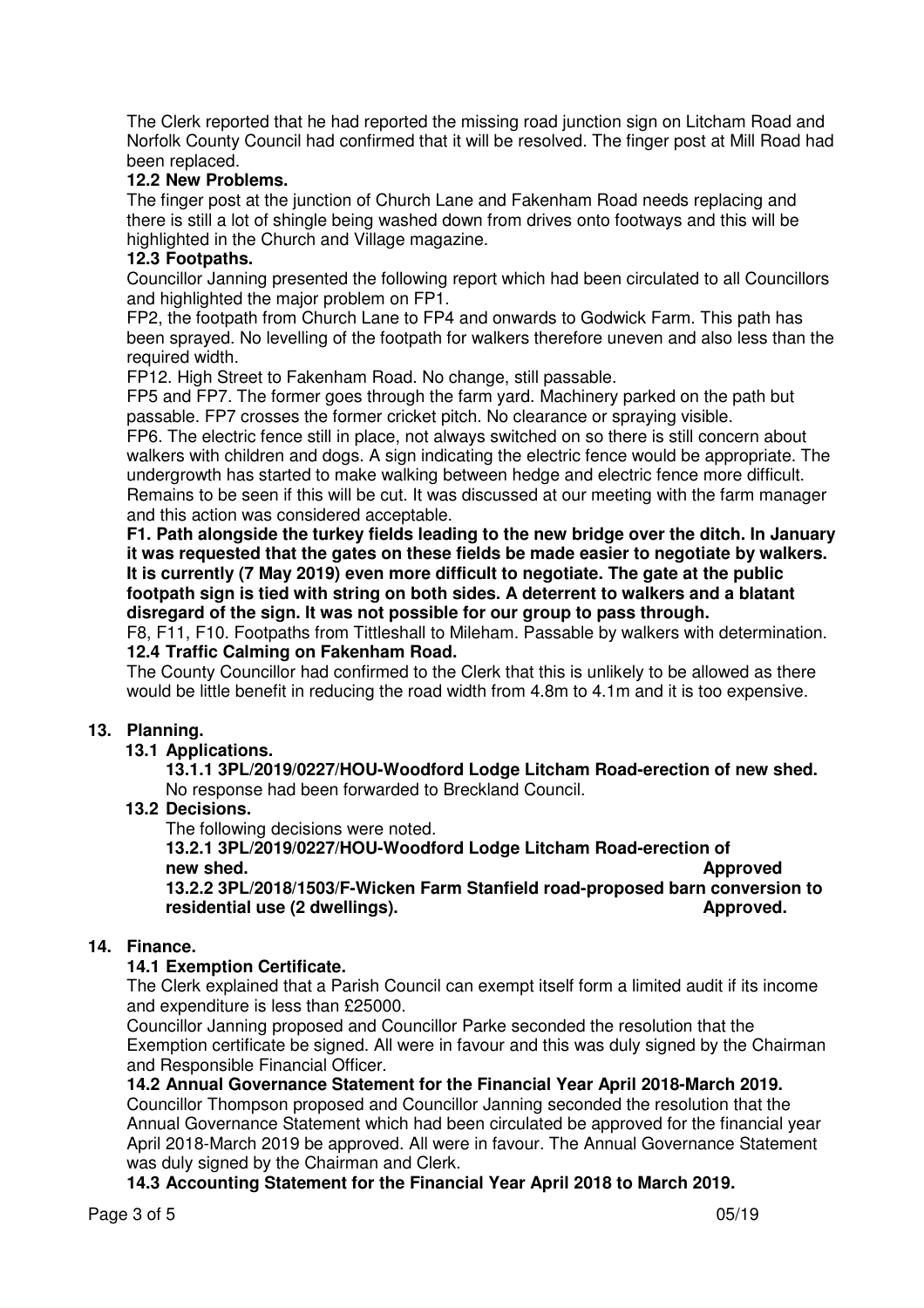Councillor Corrigan proposed and Councillor Janning seconded the resolution that the Accounting Statement which had been circulated be approved for the financial year April 2018-March 2019 be approved All were in favour. The Accounting Statement was duly signed by the Chairman.

## **14.4 Insurance for 2018/19.**

Councillor Thompson proposed and Councillor Parke seconded the resolution that the quotation from Inspire be accepted at a cost of £344.74. All were in favour.

#### **14.5 Balances and Cheques for authorisation.**

Councillor Colman proposed and Councillor Parke seconded the resolution that the balances and cheques for authorisation be approved. All were in favour.

## **Balances :-**

## **Community Account**

| Balance at 31 01 19                                        | 730.14  |
|------------------------------------------------------------|---------|
| <b>Transfer from Business Saver Account</b><br><b>Plus</b> | 2500.00 |
|                                                            | 3230.14 |
| Cheques authorised 05 03 19 -<br>Less                      | 2841.25 |
|                                                            | 388.89  |
| Less unpresented cheque                                    | 12.00   |
| <b>Balance at 31 03 19</b>                                 | 376.89  |

## **Business Saver Account**

| Balance at 31 12 183011.67         |         |
|------------------------------------|---------|
| Less Transfer to Community Account | 2500.00 |
|                                    | 511.67  |
| Interest<br>Plus                   | 1.08    |
| Balance at 31 03 19                | 512.75  |

Amount available for Section 137 : 328x£7.57 =£ 2482.96 Spend to Date : £0.00 Cheques for authorisation:

| 1009 | <b>B</b> J Leigh                                       | <b>Contract March and April</b> | 507.65 |
|------|--------------------------------------------------------|---------------------------------|--------|
|      |                                                        | 634.45 Less PAYE 126.80         |        |
| 1010 | <b>Tittleshall Village hall</b>                        | Hall hire                       | 12.00  |
| 1011 | <b>HMRC</b>                                            | <b>PAYE</b>                     | 126.80 |
| 1012 | Norwich<br>Diocesan<br><b>Board</b><br>of <sub>1</sub> | <b>Allotment Rent</b>           | 145.00 |
|      | Finance                                                |                                 |        |
| 1013 | <b>FTC Hire and Sales</b>                              | Hire of roller                  | 164.60 |
| 1014 | Norfolk Association of Local                           | Membership                      | 120.00 |
|      | Councils                                               |                                 |        |
| 1015 | D Hastings                                             | Rolling of Millennium Green     | 172.50 |
| 1016 | 123 Reg                                                | Domain Name                     | 19.19  |
| 1017 | <b>B B Garden Services</b>                             | Mole Trapping-37.50 Bark for    | 215.00 |
|      |                                                        | Millennium Green-177.50         |        |
| 1018 | M Bergin                                               | <b>Internal Audit</b>           | 20.00  |
| 1019 | <b>Tittleshall Methodist Church</b>                    | Hire of Chapel                  | 12.00  |
| 1020 | Came & Company                                         | Insurance                       | 344.74 |

## **14.6 Signatories for the Bank Account.**

It was agreed that the signatories would remain as Councillors Thompson, Hills and Colman.

## **14.7 Recycling Payment.**

Breckland Council had confirmed that this would be £273.28 for the year April 2018 to March 2019. Last year the payment was £338.45. This is made up of £113.40 against £151.56 for